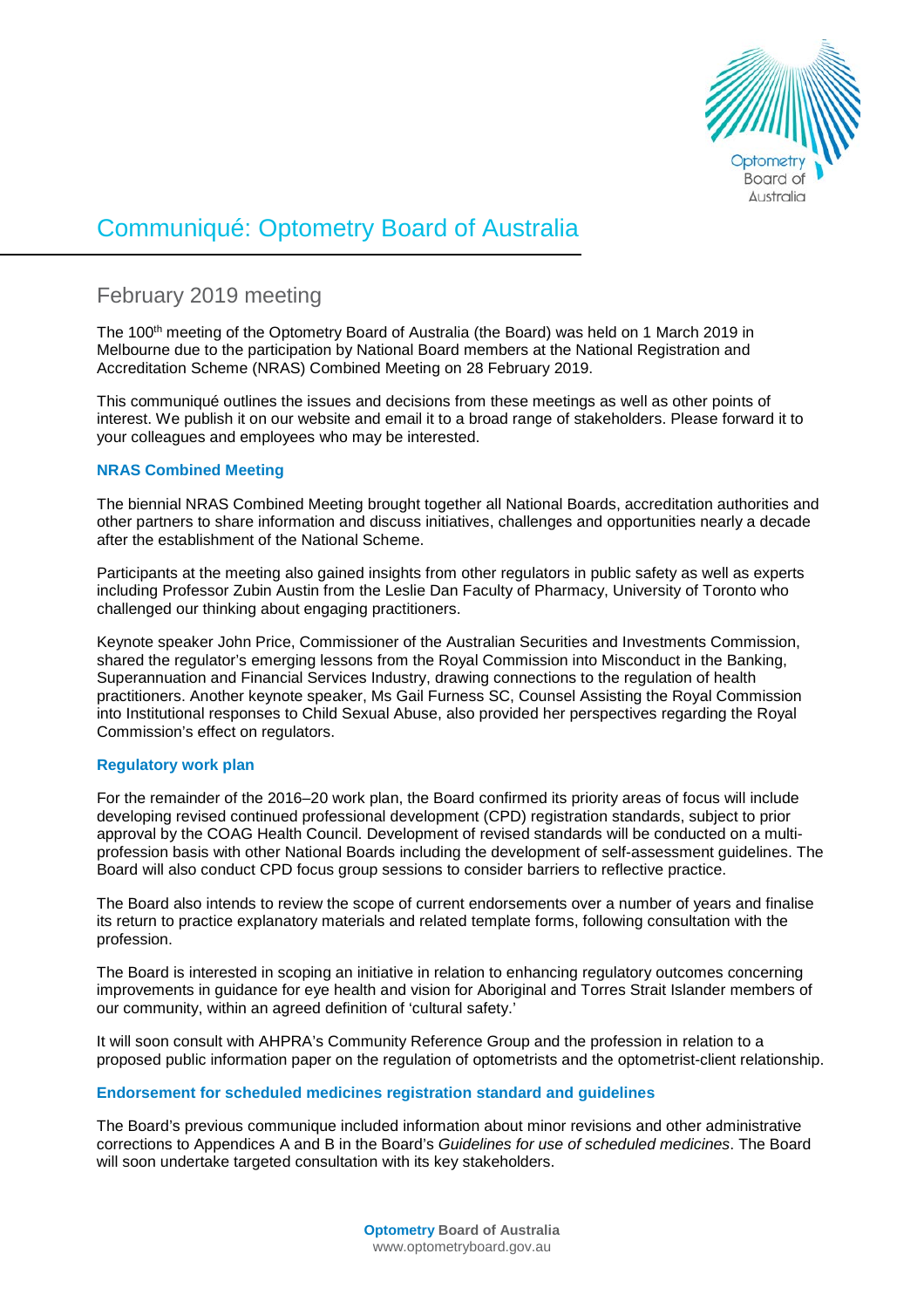#### **Appointment of external members on the List of Approved Persons on hearing panels**

The Board has agreed to appoint a new health practitioner member and reappoint four current health practitioner numbers on its List of Approved Persons (LAP) for hearing panels to consider notification matters that it may refer to those panels. The Board has also approved a new community member, reappointed 11 current cross-profession community members on its LAP for hearing panels and five medical practitioners as cross-practitioner members on its LAP.

#### **Optometrists and Dispensing Opticians Board of New Zealand**

The Board was pleased to welcome guests, Jayesh Chouhan, Chair, Optometrists and Dispensing Opticians Board New Zealand (ODOB NZ) and Lindsey Pine, Registrar, ODOB NZ. Their attendance at the Board's meeting was an excellent opportunity for both the Board and ODOB NZ to exchange information on regulatory and legislative developments, issues and initiatives in their respective jurisdictions.

#### **Consultation on the Accreditation Systems Review final report**

The Board provided its views in relation to the final report of the Independent Review of the National Registration and Accreditation Scheme for health professionals (NRAS Review) by Professor Michael Woods, commissioned by the Australian Health Ministers' Advisory Council (AHMAC). A joint National Boards and AHPRA submission will respond to the consultation paper on the recommendations and proposed governance models of the Accreditation Systems Review final report.

#### **'Let's talk about it' videos launched**

AHPRA has to support the public and registered health practitioners as they go through the notification process.

The video series, called 'Let's talk about it', explains what happens when concerns are raised with the regulator, provides easy to follow information about the notifications process and addresses common questions, so consumers and health practitioners know what to expect when they interact with AHPRA and National Boards.

The videos are:

- [A notification has been made about me](https://youtu.be/4TlZIVh9VX8) features five health practitioners who work within the scheme, directed at health practitioners who have had a notification made about them.
- [I have a concern, am I in the right place?](https://youtu.be/be_czXf78b4) is targeted at members of the public who have a concern but aren't yet sure whether AHPRA is the right place for them to raise it.
- [I have raised a concern with AHPRA](https://youtu.be/Uh36Y7tYHYY) provides information for individuals who have just raised a concern with AHPRA.

The videos sit alongside other written resources available on our website, see: [www.ahpra.gov.au/Notifications.](http://www.ahpra.gov.au/Notifications)

Practitioners can view the videos on the AHPRA and National Board websites or from their [YouTube](https://www.youtube.com/watch?v=Uh36Y7tYHYY&list=PLsOlxvZTyF7P0OK2nFQc4gwNldqSqMWje) and [Vimeo](https://vimeo.com/ahpra) channel and can join the conversation by following AHPRA on [Facebook,](https://www.facebook.com/ahpra.gov.au/) [Twitter](https://twitter.com/AHPRA) or [LinkedIn](https://www.linkedin.com/company/australian-health-practitioner-regulation-agency) and use the hashtag #letstalkaboutit and tag @AHPRA.

#### **Legislative amendments on mandatory reporting and fake practitioners**

The Health Practitioner Regulation National Law and Other Legislation Amendment Bill 2018 (Qld) (the Bill) has now been passed by the Queensland Parliament. The amendments include revisions to the mandatory reporting requirements for treating practitioners and an extension of sanctions for statutory offences.

The changes to the National Law**<sup>1</sup>** intend to support registered practitioners to seek help for a health issue (including mental health issues). They will also increase the penalties (including the introduction of custodial sentences) for some offences under the National Law, including where a person holds themselves out to be a registered health practitioner when they are not.